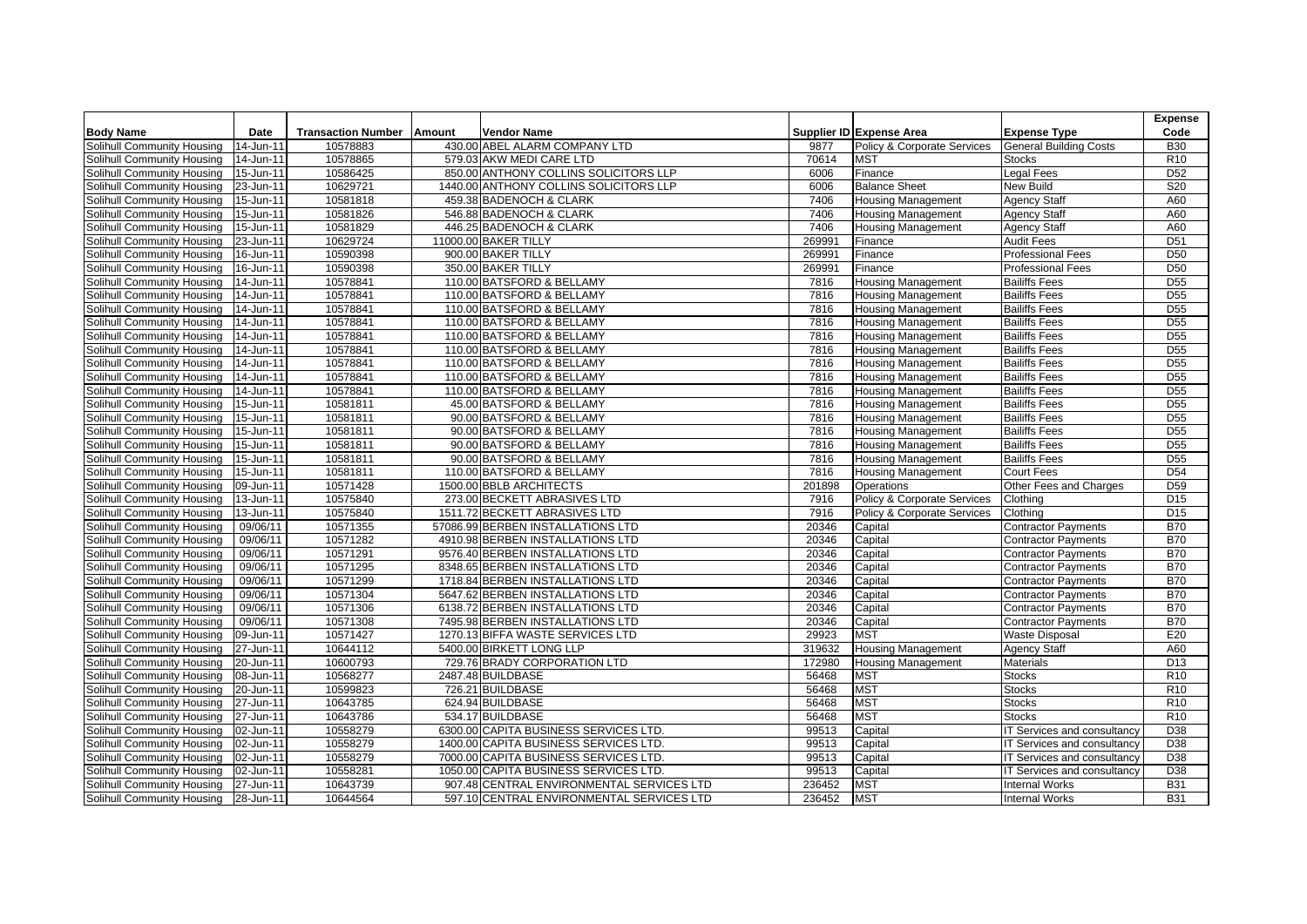| Solihull Community Housing        | 28-Jun-11 | 10656905 | 569.56 CENTRAL ENVIRONMENTAL SERVICES LTD | 236452  | <b>MST</b>                  | <b>Internal Works</b>        | <b>B31</b>      |
|-----------------------------------|-----------|----------|-------------------------------------------|---------|-----------------------------|------------------------------|-----------------|
| Solihull Community Housing        | 27-Jun-11 | 10643731 | 483.73 CENTRAL ENVIRONMENTAL SERVICES LTD | 236452  | Capital                     | <b>Contractor Payments</b>   | <b>B70</b>      |
| Solihull Community Housing        | 27-Jun-11 | 10643740 | 521.72 CENTRAL ENVIRONMENTAL SERVICES LTD | 236452  | Capital                     | <b>Contractor Payments</b>   | <b>B70</b>      |
| Solihull Community Housing        | 27-Jun-11 | 10643741 | 602.35 CENTRAL ENVIRONMENTAL SERVICES LTD | 236452  | Capital                     | <b>Contractor Payments</b>   | <b>B70</b>      |
| Solihull Community Housing        | 27-Jun-11 | 10644044 | 517.91 CENTRAL ENVIRONMENTAL SERVICES LTD | 236452  | Capital                     | <b>Contractor Payments</b>   | <b>B70</b>      |
| Solihull Community Housing        | 15-Jun-11 | 10586654 | 546.36 CHILD SUPPORT AGENCY CENTRE        | 9911    | <b>Balance Sheet</b>        | <b>General Creditors</b>     | S01             |
| Solihull Community Housing        | 23/06/11  | 10629728 | 684.75 CITY ELECTRICAL FACTORS LTD        | 9948    | Operations                  | <b>Utility Related Works</b> | <b>B34</b>      |
| Solihull Community Housing        | 23/06/11  | 10629730 | 2750.00 CITY ELECTRICAL FACTORS LTD       | 9948    | Operations                  | Utility Related Works        | <b>B34</b>      |
| Solihull Community Housing        | 23/06/11  | 10629732 | 500.00 CLEARWATER TECHNOLOGY LTD          | 121213  | Capital                     | <b>Contractor Payments</b>   | <b>B70</b>      |
| Solihull Community Housing        | 23/06/11  | 10629734 | 500.00 CLEARWATER TECHNOLOGY LTD          | 121213  | Capital                     | Contractor Payments          | <b>B70</b>      |
| Solihull Community Housing        | 23/06/11  | 10629736 | 500.00 CLEARWATER TECHNOLOGY LTD          | 121213  | Capital                     | <b>Contractor Payments</b>   | <b>B70</b>      |
| Solihull Community Housing        | 23/06/11  | 10629738 | 500.00 CLEARWATER TECHNOLOGY LTD          | 121213  | Capital                     | Contractor Payments          | <b>B70</b>      |
| Solihull Community Housing        | 23/06/11  | 10629739 | 500.00 CLEARWATER TECHNOLOGY LTD          | 121213  | Capital                     | <b>Contractor Payments</b>   | <b>B70</b>      |
| Solihull Community Housing        | 23/06/11  | 10629741 | 500.00 CLEARWATER TECHNOLOGY LTD          | 121213  | Capital                     | <b>Contractor Payments</b>   | <b>B70</b>      |
| Solihull Community Housing        | 23/06/11  | 10629743 | 500.00 CLEARWATER TECHNOLOGY LTD          | 121213  | Capital                     | <b>Contractor Payments</b>   | <b>B70</b>      |
| Solihull Community Housing        | 23/06/11  | 10629745 | 500.00 CLEARWATER TECHNOLOGY LTD          | 121213  | Capital                     | <b>Contractor Payments</b>   | <b>B70</b>      |
| Solihull Community Housing        | 23/06/11  | 10629852 | 500.00 CLEARWATER TECHNOLOGY LTD          | 121213  | Capital                     | <b>Contractor Payments</b>   | <b>B70</b>      |
| Solihull Community Housing        | 23/06/11  | 10629877 | 515.00 CLEARWATER TECHNOLOGY LTD          | 121213  | Capital                     | <b>Contractor Payments</b>   | <b>B70</b>      |
| Solihull Community Housing        | 13-Jun-11 | 10576267 | 803.43 COLLECTIVE ENTERPRISE LTD          | 200600  | Finance                     | <b>ICT Consumables</b>       | D33             |
| Solihull Community Housing        | 13-Jun-11 | 10576267 | 85.31 COLLECTIVE ENTERPRISE LTD           | 200600  | <b>MST</b>                  | Stocks                       | R <sub>10</sub> |
| Solihull Community Housing        | 13-Jun-11 | 10576267 | 343.04 COLLECTIVE ENTERPRISE LTD          | 200600  | Finance                     | Stationery                   | D <sub>25</sub> |
| Solihull Community Housing        | 15-Jun-11 | 10586278 | 540.75 COVENTRY UNIVERSITY                | 10102   | Policy & Corporate Services | Training                     | A80             |
| Solihull Community Housing        | 20/06/11  | 10600795 | 2937.72 CROWN PAINTS LTD                  | 286220  | Operations                  | Planned Works - Programme    | <b>B36</b>      |
| Solihull Community Housing        | 20/06/11  | 10600796 | 1126.24 CROWN PAINTS LTD                  | 286220  | Operations                  | Planned Works - Programme    | <b>B36</b>      |
| Solihull Community Housing        | 20/06/11  | 10600798 | 587.22 CROWN PAINTS LTD                   | 286220  | Operations                  | Planned Works - Programme    | <b>B36</b>      |
| Solihull Community Housing        | 20/06/11  | 10600799 | 1610.00 CROWN PAINTS LTD                  | 286220  | Operations                  | Planned Works - Programme    | <b>B36</b>      |
| Solihull Community Housing        | 20/06/11  | 10600800 | 1121.28 CROWN PAINTS LTD                  | 286220  | Operations                  | Planned Works - Programme    | <b>B36</b>      |
| Solihull Community Housing        | 02-Jun-11 | 10558904 | 938.00 DAMPCO (UK) LTD                    | 5116    | <b>MST</b>                  | <b>Internal Works</b>        | <b>B31</b>      |
| Solihull Community Housing        | 02-Jun-11 | 10562230 | 588.00 DAMPCO (UK) LTD                    | 5116    | <b>MST</b>                  | <b>Internal Works</b>        | <b>B31</b>      |
| Solihull Community Housing        | 24-Jun-11 | 10627089 | 1112.00 DAMPCO (UK) LTD                   | 5116    | <b>MST</b>                  | <b>Internal Works</b>        | <b>B31</b>      |
| Solihull Community Housing        | 07-Jun-11 | 10565174 | 2100.25 DAS AERIAL COMMUNICATIONS LTD     | 199563  | Operations                  | Utility Related Works        | <b>B34</b>      |
| Solihull Community Housing        | 10/06/11  | 10571604 | 578.27 REDACTED PERSONAL DATA             | 1107610 | <b>Housing Management</b>   | Pay: APT & C                 | A10             |
| Solihull Community Housing        | 21-Jun-11 | 10603753 | 581.83 DELAWARE COMMUNICATIONS PLC        | 125616  | <b>Operations</b>           | Utility Related Works        | <b>B34</b>      |
| Solihull Community Housing        | 23-Jun-11 | 10629939 | 2310.00 DLA PIPER UK LLP                  | 147168  | Policy & Corporate Services | Professional Fees            | D <sub>50</sub> |
| Solihull Community Housing        | 09-Jun-11 | 10571430 | 1803.00 DMW ENVIRONMENTAL                 | 281856  | <b>MST</b>                  | <b>Internal Works</b>        | <b>B31</b>      |
| Solihull Community Housing        | 09-Jun-11 | 10571431 | 3094.00 DMW ENVIRONMENTAL                 | 281856  | Capital                     | <b>Contractor Payments</b>   | <b>B70</b>      |
| Solihull Community Housing        | 07-Jun-11 | 10565616 | 1000.00 DOORFIT PRODUCTS LTD              | 5228    | <b>MST</b>                  | Stocks                       | R <sub>10</sub> |
| Solihull Community Housing        | 14-Jun-11 | 10578903 | 1000.00 DOORFIT PRODUCTS LTD              | 5228    | <b>MST</b>                  | Stocks                       | R <sub>10</sub> |
| Solihull Community Housing        | 15-Jun-11 | 10581801 | 561.84 DR GAIL YOUNG                      | 22170   | <b>Housing Management</b>   | <b>Tenant Medicals</b>       | D63             |
| Solihull Community Housing        | 13-Jun-11 | 10576303 | 444.69 DULUX DECORATOR CENTRES            | 69460   | <b>MST</b>                  | <b>Internal Works</b>        | <b>B31</b>      |
| Solihull Community Housing        | 13-Jun-11 | 10576303 | 1511.98 DULUX DECORATOR CENTRES           | 69460   | <b>MST</b>                  | <b>Internal Works</b>        | <b>B31</b>      |
| Solihull Community Housing        | 13-Jun-11 | 10576302 | 640.23 DULUX DECORATOR CENTRES            | 69460   | Capital                     | Contractor Payments          | <b>B70</b>      |
| Solihull Community Housing        | 09-Jun-11 | 10571385 | 58327.45 E MANTON LTD                     | 5299    | Capital                     | <b>Contractor Payments</b>   | <b>B70</b>      |
| Solihull Community Housing        | 09-Jun-11 | 10570027 | 1882.00 ECLIPSE ACCESS SOLUTIONS LTD      | 141696  | Capital                     | <b>Contractor Payments</b>   | <b>B70</b>      |
| Solihull Community Housing        | 14-Jun-11 | 10578764 | 780.00 ECLIPSE ACCESS SOLUTIONS LTD       | 141696  | Capital                     | <b>Contractor Payments</b>   | <b>B70</b>      |
| Solihull Community Housing        | 08-Jun-11 | 10568475 | 1972.79 EDF ENERGY 1 LTD                  | 135472  | <b>Housing Management</b>   | Electricity                  | <b>B11</b>      |
| Solihull Community Housing        | 28/06/11  | 10644482 | 694.98 ENCOMPASSED LTD                    | 1153667 | Policy & Corporate Services | Training                     | A80             |
| <b>Solihull Community Housing</b> | 23-Jun-11 | 10629946 | 1500.00 ETHICAL INFLUENCE LTD             | 373596  | Policy & Corporate Services | Training                     | A80             |
| Solihull Community Housing        | 23-Jun-11 | 10629948 | 500.00 ETHICAL INFLUENCE LTD              | 373596  | Policy & Corporate Services | Training                     | A80             |
| Solihull Community Housing        | 13-Jun-11 | 10575864 | 1900.00 EXPERIAN LTD                      | 51482   | Finance                     | Other Fees and Charges       | D <sub>59</sub> |
| Solihull Community Housing        | 08/06/11  | 10568337 | 2188.00 FAMILY CARE TRUST (SOLIHULL)      | 5472    | <b>Housing Management</b>   | Grounds Maintenance          | <b>B40</b>      |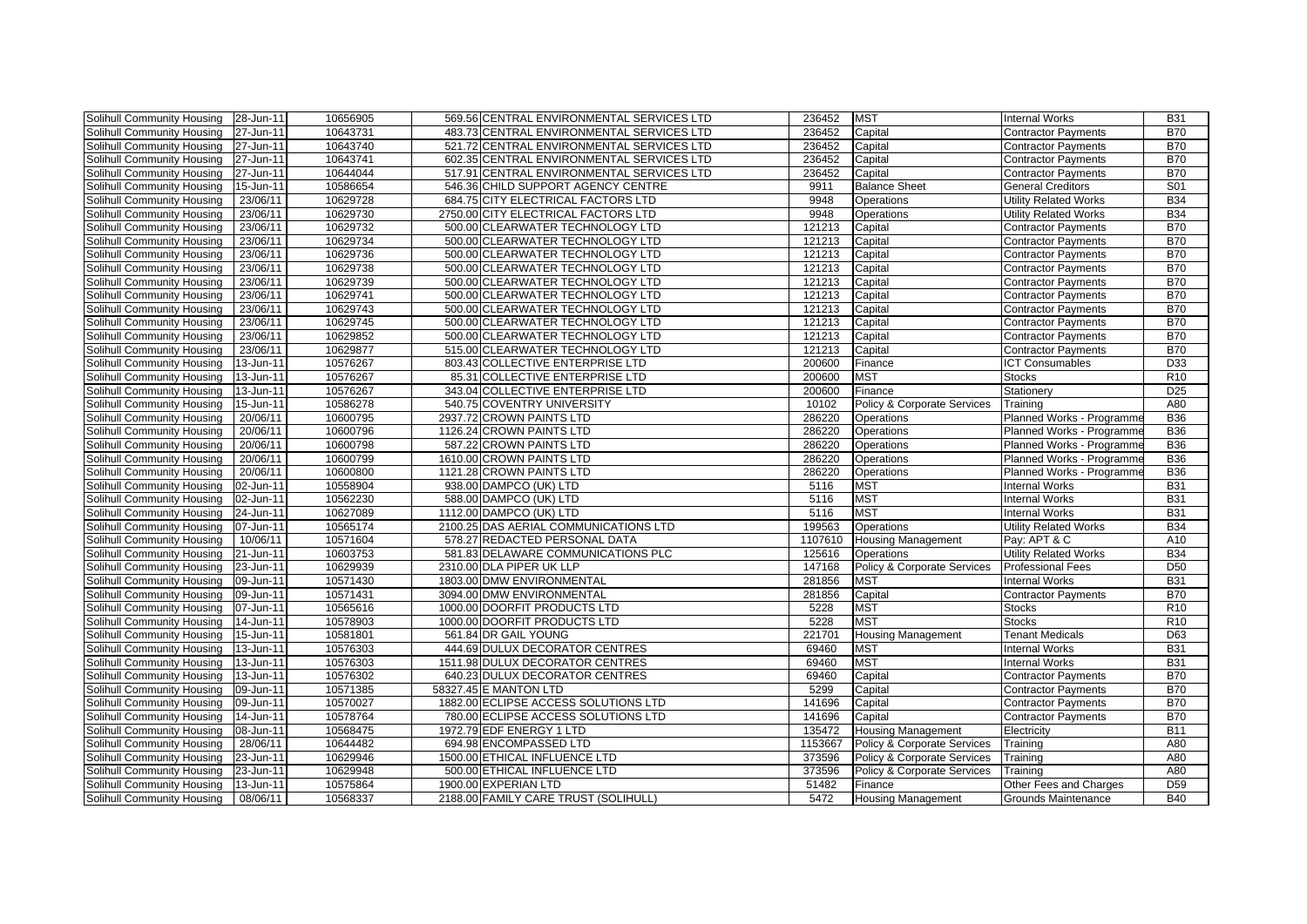| Solihull Community Housing        | 15-Jun-11 | 10581805 |             | 35509.00 FRANK HASLAM MILAN & COLTD        | 72139   | <b>Balance Sheet</b>        | <b>New Build</b>                 | S <sub>20</sub> |
|-----------------------------------|-----------|----------|-------------|--------------------------------------------|---------|-----------------------------|----------------------------------|-----------------|
| Solihull Community Housing        | 10-Jun-11 | 10571614 |             | 5079.54 FRANK HASLAM MILAN & CO LTD        | 72139   | Capital                     | <b>Contractor Payments</b>       | <b>B70</b>      |
| Solihull Community Housing        | 10-Jun-11 | 10571616 |             | 211139.31 FRANK HASLAM MILAN & CO LTD      | 72139   | Capital                     | <b>Contractor Payments</b>       | <b>B70</b>      |
| Solihull Community Housing        | 10-Jun-11 | 10571617 |             | 204697.80 FRANK HASLAM MILAN & CO LTD      | 72139   | Capital                     | <b>Contractor Payments</b>       | <b>B70</b>      |
| Solihull Community Housing        | 10-Jun-11 | 10571619 |             | 52872.02 FRANK HASLAM MILAN & CO LTD       | 72139   | Capital                     | <b>Contractor Payments</b>       | <b>B70</b>      |
| Solihull Community Housing        | 10-Jun-11 | 10571621 |             | 47527.21 FRANK HASLAM MILAN & CO LTD       | 72139   | Capital                     | <b>Contractor Payments</b>       | <b>B70</b>      |
| Solihull Community Housing        | 10-Jun-11 | 10571623 |             | 64452.92 FRANK HASLAM MILAN & CO LTD       | 72139   | Capital                     | <b>Contractor Payments</b>       | <b>B70</b>      |
| Solihull Community Housing        | 10-Jun-11 | 10571625 |             | 76010.78 FRANK HASLAM MILAN & CO LTD       | 72139   | Capital                     | <b>Contractor Payments</b>       | <b>B70</b>      |
| Solihull Community Housing        | 10-Jun-11 | 10571627 |             | 36658.67 FRANK HASLAM MILAN & CO LTD       | 72139   | Capital                     | <b>Contractor Payments</b>       | <b>B70</b>      |
| Solihull Community Housing        | 10-Jun-11 | 10571629 |             | 46958.75 FRANK HASLAM MILAN & CO LTD       | 72139   | Capital                     | <b>Contractor Payments</b>       | <b>B70</b>      |
| Solihull Community Housing        | 10-Jun-11 | 10571630 |             | 13120.54 FRANK HASLAM MILAN & CO LTD       | 72139   | Capital                     | <b>Contractor Payments</b>       | <b>B70</b>      |
| Solihull Community Housing        | 10-Jun-11 | 10571632 |             | 18533.49 FRANK HASLAM MILAN & CO LTD       | 72139   | Capital                     | <b>Contractor Payments</b>       | <b>B70</b>      |
| Solihull Community Housing        | 10-Jun-11 | 10571633 |             | 124420.88 FRANK HASLAM MILAN & CO LTD      | 72139   | Capital                     | Contractor Payments              | <b>B70</b>      |
| Solihull Community Housing        | 10-Jun-11 | 10571634 |             | 213168.53 FRANK HASLAM MILAN & COLTD       | 72139   | Capital                     | <b>Contractor Payments</b>       | <b>B70</b>      |
| Solihull Community Housing        | 10-Jun-11 | 10571637 |             | 42910.19 FRANK HASLAM MILAN & CO LTD       | 72139   | Capital                     | <b>Contractor Payments</b>       | <b>B70</b>      |
| Solihull Community Housing        | 22-Jun-11 | 10608971 |             | 253295.71 FRANK HASLAM MILAN & CO LTD      | 72139   | Capital                     | <b>Contractor Payments</b>       | <b>B70</b>      |
| Solihull Community Housing        | 22-Jun-11 | 10608972 |             | 29787.25 FRANK HASLAM MILAN & CO LTD       | 72139   | Capital                     | <b>Contractor Payments</b>       | <b>B70</b>      |
| Solihull Community Housing        | 22-Jun-11 | 10608974 |             | 247600.42 FRANK HASLAM MILAN & CO LTD      | 72139   | Capital                     | <b>Contractor Payments</b>       | <b>B70</b>      |
| Solihull Community Housing        | 03-Jun-11 | 10562826 |             | 475.00 FURNDEX DISCOUNT FURNITURE          | 109970  | <b>Housing Management</b>   | <b>Fixtures &amp; Fittings</b>   | <b>B91</b>      |
| Solihull Community Housing        | 03-Jun-11 | 10562828 |             | 1358.28 FURNDEX DISCOUNT FURNITURE         | 109970  | <b>Housing Management</b>   | <b>Fixtures &amp; Fittings</b>   | <b>B91</b>      |
| Solihull Community Housing        | 08-Jun-11 | 10568486 |             | 616.63 FURNDEX DISCOUNT FURNITURE          | 109970  | <b>Housing Management</b>   | <b>Fixtures &amp; Fittings</b>   | <b>B91</b>      |
| Solihull Community Housing        | 16/06/11  | 10590408 |             | 1541.07 HAMMOND LUBRICANTS & CHEMICALS LTD | 1120597 | <b>Housing Management</b>   | <b>Materials</b>                 | D13             |
| Solihull Community Housing        | 29/06/11  | 10671732 |             | 5473.90 HANDICARE ACCESSIBILITY LTD        | 277953  | Capital                     | <b>Contractor Payments</b>       | <b>B70</b>      |
| Solihull Community Housing        | 08/06/11  | 10568217 |             | 1735.00 HANDICARE ACCESSIBILITY LTD        | 277953  | Capital                     | <b>Contractor Payments</b>       | <b>B70</b>      |
| Solihull Community Housing        | 09-Jun-11 | 10571340 |             | 1435.50 HAYES CONSTRUCTION                 | 10722   | Capital                     | <b>Contractor Payments</b>       | <b>B70</b>      |
| <b>Solihull Community Housing</b> | 16-Jun-11 | 10590394 |             | 5204.10 HAYES CONSTRUCTION                 | 10722   | Capital                     | <b>Contractor Payments</b>       | <b>B70</b>      |
| <b>Solihull Community Housing</b> | 13-Jun-11 | 10575870 |             | 451.60 HAYS ACCOUNTANCY PERSONNEL          | 5787    | <b>MST</b>                  | <b>Agency Staff</b>              | A60             |
| Solihull Community Housing        | 13-Jun-11 | 10575871 |             | 582.80 HAYS ACCOUNTANCY PERSONNEL          | 5787    | <b>MST</b>                  | <b>Agency Staff</b>              | A60             |
| Solihull Community Housing        | 13-Jun-11 | 10575874 |             | 560.80 HAYS ACCOUNTANCY PERSONNEL          | 5787    | <b>MST</b>                  | <b>Agency Staff</b>              | A60             |
| Solihull Community Housing        | 08-Jun-11 | 10568481 |             | 462.50 HAYS ACCOUNTANCY PERSONNEL          | 5787    | <b>Housing Management</b>   | <b>Agency Staff</b>              | A60             |
| Solihull Community Housing        | 23-Jun-11 | 10631729 |             | 462.50 HAYS ACCOUNTANCY PERSONNEL          | 5787    | <b>Housing Management</b>   | <b>Agency Staff</b>              | A60             |
| Solihull Community Housing        | 02-Jun-11 | 10558284 |             | 465.00 HERON PRESS                         | 42709   | Finance                     | Printing                         | D80             |
| <b>Solihull Community Housing</b> | 01-Jun-11 | 10552799 |             | 1675.00 HERON PRESS                        | 42709   | Policy & Corporate Services | Printing                         | D80             |
| Solihull Community Housing        | 01-Jun-11 | 10552799 |             | 330.00 HERON PRESS                         | 42709   | Policy & Corporate Services | Printing                         | D80             |
| Solihull Community Housing        | 16-Jun-11 | 10589715 |             | 1095.00 HQN LTD                            | 120599  | Policy & Corporate Services | <b>Grants and Subscriptions</b>  | D92             |
| Solihull Community Housing        | 15/06/11  | 10586428 | 784.00 ICOM |                                            | 273353  | Policy & Corporate Services | <b>Other Communication Costs</b> | D49             |
| Solihull Community Housing        | 14-Jun-11 | 10578916 |             | 1151.96 JEWSON LTD                         | 6111    | <b>MST</b>                  | <b>Stocks</b>                    | R <sub>10</sub> |
| Solihull Community Housing        | 15-Jun-11 | 10581744 |             | 765.25 JEWSON LTD                          | 6111    | <b>MST</b>                  | <b>Stocks</b>                    | R <sub>10</sub> |
| Solihull Community Housing        | 20-Jun-11 | 10599832 |             | 2200.99 JEWSON LTD                         | 6111    | <b>MST</b>                  | <b>Stocks</b>                    | R10             |
| Solihull Community Housing        | 20-Jun-11 | 10599833 |             | 882.02 JEWSON LTD                          | 6111    | <b>MST</b>                  | <b>Stocks</b>                    | R <sub>10</sub> |
| Solihull Community Housing        | 20-Jun-11 | 10599835 |             | 549.60 JEWSON LTD                          | 6111    | <b>MST</b>                  | <b>Stocks</b>                    | R <sub>10</sub> |
| Solihull Community Housing        | 20-Jun-11 | 10599837 |             | 500.45 JEWSON LTD                          | 6111    | <b>MST</b>                  | <b>Stocks</b>                    | R <sub>10</sub> |
| Solihull Community Housing        | 27-Jun-11 | 10643816 |             | 1229.71 JEWSON LTD                         | 6111    | <b>MST</b>                  | <b>Stocks</b>                    | R <sub>10</sub> |
| Solihull Community Housing        | 27-Jun-11 | 10643818 |             | 578.80 JEWSON LTD                          | 6111    | <b>MST</b>                  | <b>Stocks</b>                    | R <sub>10</sub> |
| Solihull Community Housing        | 27-Jun-11 | 10643822 |             | 685.25 JEWSON LTD                          | 6111    | <b>MST</b>                  | <b>Stocks</b>                    | R <sub>10</sub> |
| Solihull Community Housing        | 27-Jun-11 | 10643824 |             | 2322.19 JEWSON LTD                         | 6111    | <b>MST</b>                  | <b>Stocks</b>                    | R <sub>10</sub> |
| Solihull Community Housing        | 21-Jun-11 | 10603733 |             | 426.14 K D ELECTRICAL SERVICES LLP         | 260508  | <b>MST</b>                  | <b>Internal Works</b>            | <b>B31</b>      |
| Solihull Community Housing        | 08-Jun-11 | 10568193 |             | 621.40 K D ELECTRICAL SERVICES LLP         | 260508  | <b>MST</b>                  | <b>Internal Works</b>            | <b>B31</b>      |
| Solihull Community Housing        | 08-Jun-11 | 10568200 |             | 668.02 K D ELECTRICAL SERVICES LLP         | 260508  | <b>MST</b>                  | <b>Internal Works</b>            | <b>B31</b>      |
| Solihull Community Housing        | 08-Jun-11 | 10568214 |             | 704.18 K D ELECTRICAL SERVICES LLP         | 260508  | <b>MST</b>                  | <b>Internal Works</b>            | <b>B31</b>      |
| Solihull Community Housing        | 17-Jun-11 | 10593716 |             | 723.95 K D ELECTRICAL SERVICES LLP         | 260508  | <b>MST</b>                  | <b>Internal Works</b>            | <b>B31</b>      |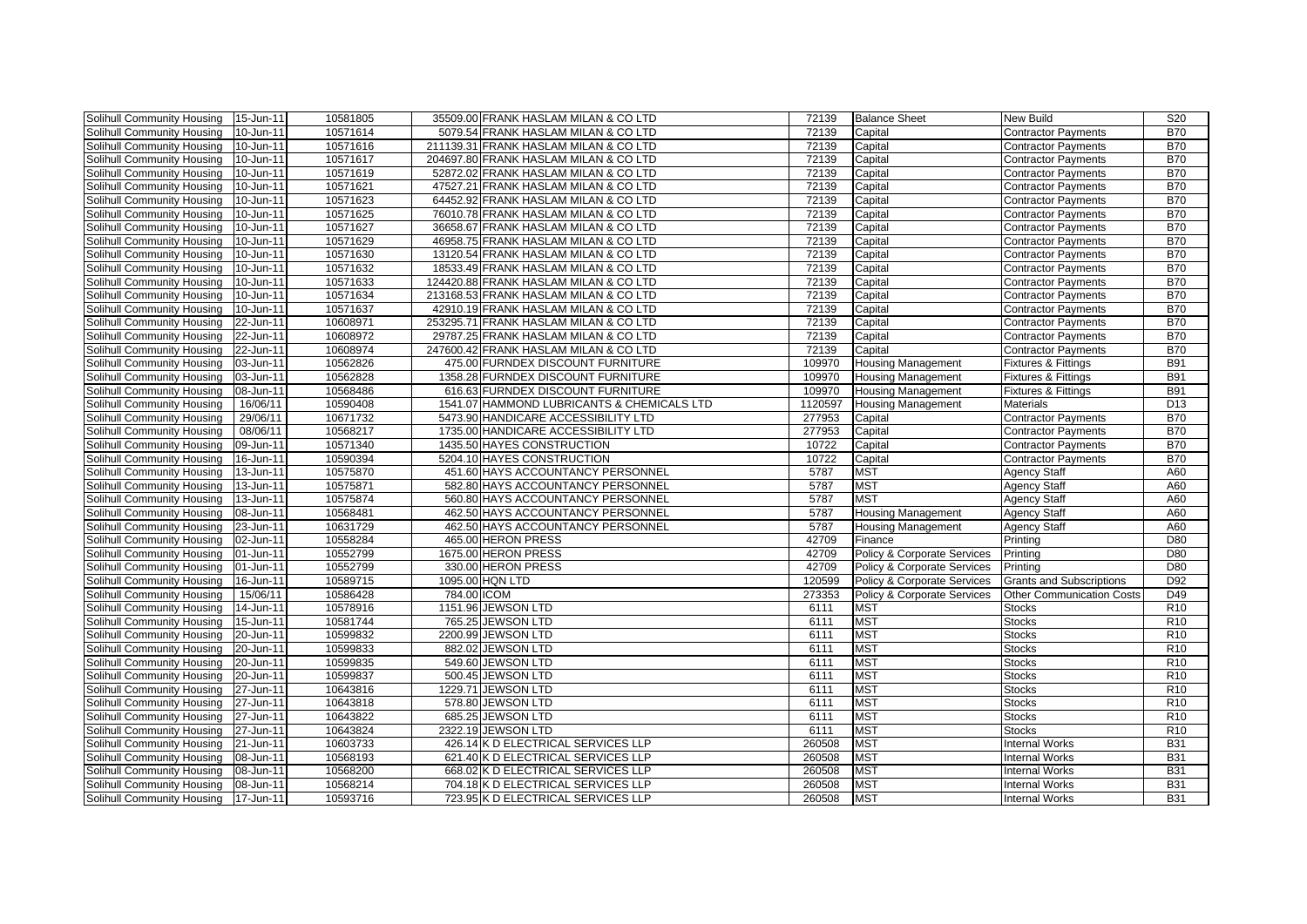| Solihull Community Housing        | 17-Jun-11 | 10592719 | 569.00 K D ELECTRICAL SERVICES LLP                  | 260508  | <b>MST</b>                  | <b>Internal Works</b>         | <b>B31</b>      |
|-----------------------------------|-----------|----------|-----------------------------------------------------|---------|-----------------------------|-------------------------------|-----------------|
| Solihull Community Housing        | 06-Jun-11 | 10564939 | 1969.28 K D ELECTRICAL SERVICES LLP                 | 260508  | <b>Operations</b>           | <b>Utility Related Works</b>  | <b>B34</b>      |
| Solihull Community Housing        | 07-Jun-11 | 10565175 | 1269.00 K D ELECTRICAL SERVICES LLP                 | 260508  | <b>Operations</b>           | <b>Utility Related Works</b>  | <b>B34</b>      |
| Solihull Community Housing        | 15-Jun-11 | 10582269 | 1954.13 K D ELECTRICAL SERVICES LLP                 | 260508  | Operations                  | <b>Utility Related Works</b>  | <b>B34</b>      |
| Solihull Community Housing        | 23-Jun-11 | 10631731 | 2062.70 K D ELECTRICAL SERVICES LLP                 | 260508  | Operations                  | <b>Utility Related Works</b>  | <b>B34</b>      |
| Solihull Community Housing        | 08-Jun-11 | 10568212 | 419.10 K D ELECTRICAL SERVICES LLP                  | 260508  | <b>MST</b>                  | Insurances                    | <b>B27</b>      |
| Solihull Community Housing        | 02-Jun-11 | 10558293 | 970.56 K D ELECTRICAL SERVICES LLP                  | 260508  | <b>MST</b>                  | Voids                         | <b>B38</b>      |
| Solihull Community Housing        | 07-Jun-11 | 10565239 | 220.27 K D ELECTRICAL SERVICES LLP                  | 260508  | <b>MST</b>                  | Voids                         | <b>B38</b>      |
| Solihull Community Housing        | 13-Jun-11 | 10575883 | 523.98 K D ELECTRICAL SERVICES LLP                  | 260508  | <b>MST</b>                  | Voids                         | <b>B38</b>      |
| Solihull Community Housing        | 15-Jun-11 | 10586432 | 637.53 K D ELECTRICAL SERVICES LLP                  | 260508  | <b>MST</b>                  | Voids                         | <b>B38</b>      |
| <b>Solihull Community Housing</b> | 28-Jun-11 | 10644518 | 320.14 K D ELECTRICAL SERVICES LLP                  | 260508  | <b>MST</b>                  | Voids                         | <b>B38</b>      |
| Solihull Community Housing        | 08-Jun-11 | 10568493 | 185.00 K D ELECTRICAL SERVICES LLP                  | 260508  | <b>MST</b>                  | Other Building costs          | <b>B39</b>      |
| Solihull Community Housing        | 08-Jun-11 | 10568500 | 148.00 K D ELECTRICAL SERVICES LLP                  | 260508  | <b>MST</b>                  | Other Building costs          | <b>B39</b>      |
| Solihull Community Housing        | 13-Jun-11 | 10575881 | 333.00 K D ELECTRICAL SERVICES LLP                  | 260508  | <b>MST</b>                  | Other Building costs          | <b>B39</b>      |
| Solihull Community Housing        | 23-Jun-11 | 10631730 | 111.00 K D ELECTRICAL SERVICES LLP                  | 260508  | <b>MST</b>                  | Other Building costs          | <b>B39</b>      |
| Solihull Community Housing        | 02-Jun-11 | 10558293 | 1416.41 K D ELECTRICAL SERVICES LLP                 | 260508  | <b>MST</b>                  | Voids                         | <b>B38</b>      |
| Solihull Community Housing        | 07-Jun-11 | 10565239 | 1447.25 K D ELECTRICAL SERVICES LLP                 | 260508  | <b>MST</b>                  | Voids                         | <b>B38</b>      |
| Solihull Community Housing        | 13-Jun-11 | 10575883 | 684.51 K D ELECTRICAL SERVICES LLP                  | 260508  | <b>MST</b>                  | Voids                         | <b>B38</b>      |
| Solihull Community Housing        | 15-Jun-11 | 10586432 | 1865.84 K D ELECTRICAL SERVICES LLP                 | 260508  | <b>MST</b>                  | Voids                         | <b>B38</b>      |
| Solihull Community Housing        | 21-Jun-11 | 10603726 | 2684.40 K D ELECTRICAL SERVICES LLP                 | 260508  | <b>MST</b>                  | Voids                         | <b>B38</b>      |
| Solihull Community Housing        | 21-Jun-11 | 10603734 | 1703.04 K D ELECTRICAL SERVICES LLP                 | 260508  | <b>MST</b>                  | Voids                         | <b>B38</b>      |
| Solihull Community Housing        | 28-Jun-11 | 10644518 | 2944.53 K D ELECTRICAL SERVICES LLP                 | 260508  | <b>MST</b>                  | Voids                         | <b>B38</b>      |
| Solihull Community Housing        | 08-Jun-11 | 10568493 | 629.00 K D ELECTRICAL SERVICES LLP                  | 260508  | <b>MST</b>                  | Other Building costs          | <b>B39</b>      |
| Solihull Community Housing        | 08-Jun-11 | 10568500 | 407.00 K D ELECTRICAL SERVICES LLP                  | 260508  | <b>MST</b>                  | Other Building costs          | <b>B39</b>      |
| Solihull Community Housing        | 13-Jun-11 | 10575881 | 592.00 K D ELECTRICAL SERVICES LLP                  | 260508  | <b>MST</b>                  | Other Building costs          | <b>B39</b>      |
| Solihull Community Housing        | 23-Jun-11 | 10631730 | 444.00 K D ELECTRICAL SERVICES LLP                  | 260508  | <b>MST</b>                  | Other Building costs          | <b>B39</b>      |
| Solihull Community Housing        | 07-Jun-11 | 10568019 | 588.20 K I S MANUFACTURING LTD                      | 14032   | <b>MST</b>                  | Stocks                        | R <sub>10</sub> |
| Solihull Community Housing        | 23-Jun-11 | 10628715 | 2000.00 KENTON MANOR LTD                            | 6216    | Capital                     | <b>Contractor Payments</b>    | <b>B70</b>      |
| Solihull Community Housing        | 02/06/11  | 10558297 | 10000.00 KIRKLEES COUNCIL                           | 1122601 | Policy & Corporate Services | <b>ICT Software</b>           | D31             |
| Solihull Community Housing        | 02/06/11  | 10558312 | 695.00 LEMOS & CRANE                                | 85034   | Policy & Corporate Services | <b>ICT Software</b>           | D31             |
| Solihull Community Housing        | 10-Jun-11 | 10571605 | 1200.00 LIBERATA UK LIMITED                         | 260485  | <b>Housing Management</b>   | <b>Court Fees</b>             | D <sub>54</sub> |
| Solihull Community Housing        | 09-Jun-11 | 10571437 | 528.06 LLOYDS TSB AUTOLEASE LTD                     | 101345  | <b>Housing Management</b>   | Vehicle Hire                  | C30             |
| Solihull Community Housing        | 09-Jun-11 | 10571438 | 1374.78 LLOYDS TSB AUTOLEASE LTD                    | 101345  | <b>Housing Management</b>   | Vehicle Hire                  | C30             |
| Solihull Community Housing        | 09-Jun-11 | 10571437 | 354.64 LLOYDS TSB AUTOLEASE LTD                     | 101345  | <b>Housing Management</b>   | Vehicle Hire                  | C30             |
| <b>Solihull Community Housing</b> | 23/06/11  | 10633716 | 16752.03 MAN COMMERCIAL PROTECTION LTD              | 946596  | <b>Housing Management</b>   | Security                      | <b>B43</b>      |
| Solihull Community Housing        | 14-Jun-11 | 10578761 | 4364.85 MANSELL CONSTRUCTION SERVICES LTD           | 111110  | Capital                     | <b>Contractor Payments</b>    | <b>B70</b>      |
| Solihull Community Housing        | 14-Jun-11 | 10578762 | 180879.98 MANSELL CONSTRUCTION SERVICES LTD         | 111110  | Capital                     | <b>Contractor Payments</b>    | <b>B70</b>      |
| Solihull Community Housing        | 08-Jun-11 | 10568510 | 1880.01 MAYFIELD ASSET & PROPERTY MANAGEMENT LTD    | 196882  | Policy & Corporate Services | <b>General Building Costs</b> | <b>B30</b>      |
| Solihull Community Housing        | 08-Jun-11 | 10568514 | 1880.01 MAYFIELD ASSET & PROPERTY MANAGEMENT LTD    | 196882  | Policy & Corporate Services | <b>General Building Costs</b> | <b>B30</b>      |
| Solihull Community Housing        | 08-Jun-11 | 10568510 | 5000.00 MAYFIELD ASSET & PROPERTY MANAGEMENT LTD    | 196882  | Policy & Corporate Services | Rents                         | <b>B22</b>      |
| <b>Solihull Community Housing</b> | 08-Jun-11 | 10568514 | 5000.00 MAYFIELD ASSET & PROPERTY MANAGEMENT LTD    | 196882  | Policy & Corporate Services | Rents                         | <b>B22</b>      |
| Solihull Community Housing        | 02/06/11  | 10558335 | 3041.10 MDNX NETWORK SERVICES LTD                   | 1124608 | Capital                     | ICT - General                 | D <sub>30</sub> |
| Solihull Community Housing        | 16-Jun-11 | 10589887 | 676.13 MIDLAND REFRIGERATION COMPANY                | 119674  | <b>Housing Management</b>   | <b>Other Premises Costs</b>   | <b>B90</b>      |
| Solihull Community Housing        | 20-Jun-11 | 10598716 | 2296.05 REDACTED PERSONAL DATA                      | 53929   | Capital                     | Extra Works for Regen Move    | <b>B80</b>      |
| Solihull Community Housing        | 06/06/11  | 10564737 | 1039.55 REDACTED PERSONAL DATA                      | 1034596 | <b>Balance Sheet</b>        | Movement Incentive Scheme     | U32             |
| Solihull Community Housing        | 13-Jun-11 | 10575735 | 1000.00 REDACTED PERSONAL DATA                      | 222326  | Capital                     | Extra Works for Regen Move    | <b>B80</b>      |
| Solihull Community Housing        | 20-Jun-11 | 10600906 | 622.96 MOSSVALE MAINTENANCE & SEALING SERVICES LTD  | 48908   | <b>Operations</b>           | <b>Utility Related Works</b>  | <b>B34</b>      |
| Solihull Community Housing        | 20-Jun-11 | 10600907 | 1773.04 MOSSVALE MAINTENANCE & SEALING SERVICES LTD | 48908   | Operations                  | <b>Utility Related Works</b>  | <b>B34</b>      |
| Solihull Community Housing        | 21-Jun-11 | 10603736 | 1715.08 MOSSVALE MAINTENANCE & SEALING SERVICES LTD | 48908   | Operations                  | <b>Utility Related Works</b>  | <b>B34</b>      |
| Solihull Community Housing        | 20-Jun-11 | 10600908 | 68.55 MOSSVALE MAINTENANCE & SEALING SERVICES LTD   | 48908   | <b>MST</b>                  | Other Building costs          | <b>B39</b>      |
| Solihull Community Housing        | 20-Jun-11 | 10600911 | 274.20 MOSSVALE MAINTENANCE & SEALING SERVICES LTD  | 48908   | <b>MST</b>                  | Other Building costs          | <b>B39</b>      |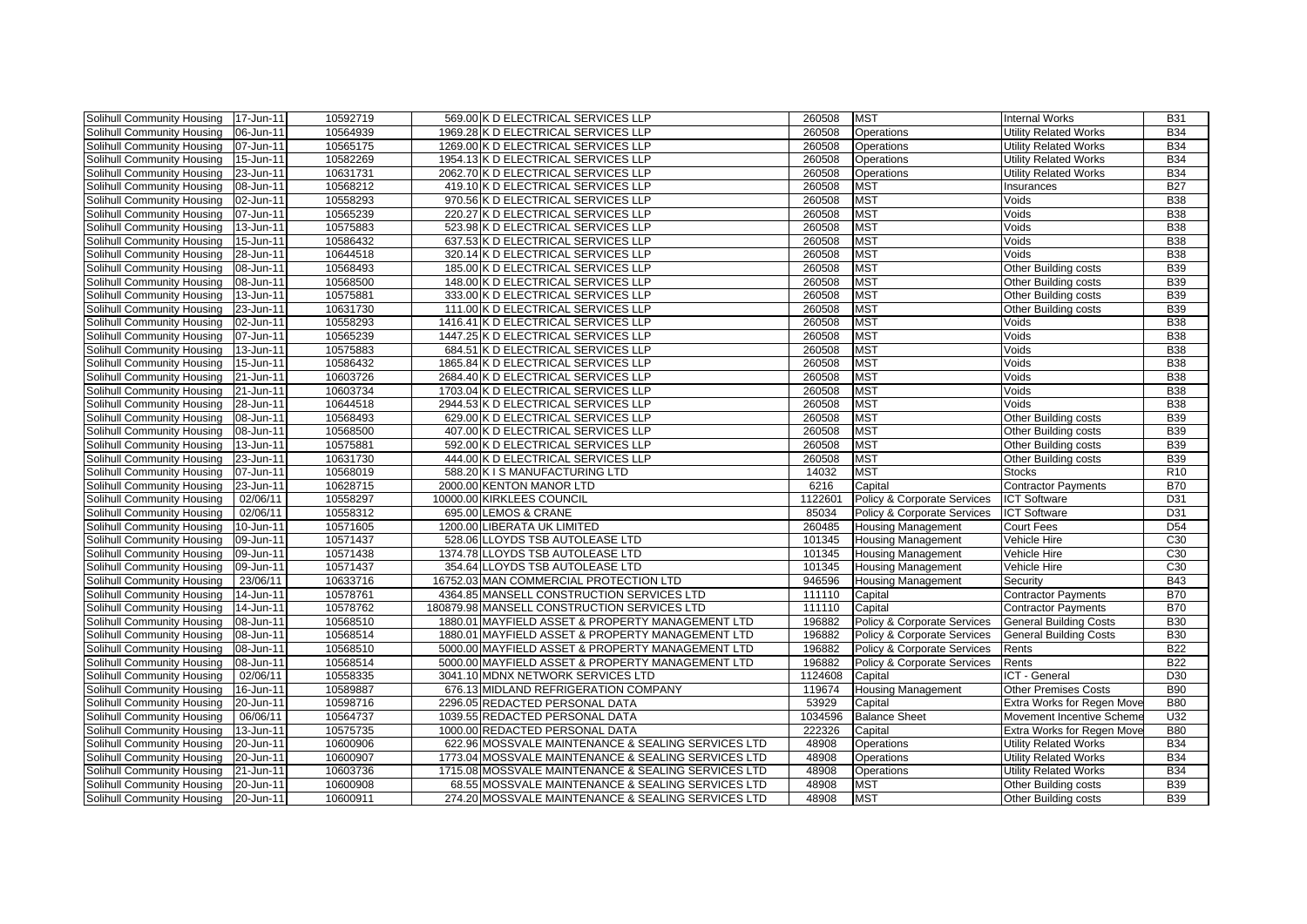| Solihull Community Housing | 20-Jun-11 | 10600908 |             | 616.95 MOSSVALE MAINTENANCE & SEALING SERVICES LTD | 48908   | <b>MST</b>                  | Other Building costs              | <b>B39</b>      |
|----------------------------|-----------|----------|-------------|----------------------------------------------------|---------|-----------------------------|-----------------------------------|-----------------|
| Solihull Community Housing | 20-Jun-11 | 10600911 |             | 205.65 MOSSVALE MAINTENANCE & SEALING SERVICES LTD | 48908   | <b>MST</b>                  | Other Building costs              | <b>B39</b>      |
| Solihull Community Housing | 20/06/11  | 10599715 |             | 4700.00 REDACTED PERSONAL DATA                     | 1123596 | Capital                     | Extra Works for Regen Move        | <b>B80</b>      |
| Solihull Community Housing | 06/06/11  | 10564733 |             | 1000.00 REDACTED PERSONAL DATA                     | 1123596 | Capital                     | Extra Works for Regen Move        | <b>B80</b>      |
| Solihull Community Housing | 09-Jun-11 | 10571277 |             | 586.50 REDACTED PERSONAL DATA                      | 183360  | <b>Operations</b>           | <b>Contractor Payments</b>        | <b>B70</b>      |
| Solihull Community Housing | 10-Jun-11 | 10571714 |             | 9975.00 REDACTED PERSONAL DATA                     | 94596   | Capital                     | <b>Contractor Payments</b>        | <b>B70</b>      |
| Solihull Community Housing | 27/06/11  | 10643719 |             | 3778.17 REDACTED PERSONAL DATA                     | 909597  | Capital                     | <b>Contractor Payments</b>        | <b>B70</b>      |
| Solihull Community Housing | 20/06/11  | 10599716 |             | 1855.70 REDACTED PERSONAL DATA                     | 1102596 | <b>Balance Sheet</b>        | Movement Incentive Scheme         | U32             |
| Solihull Community Housing | 16/06/11  | 10590384 |             | 15000.00 REDACTED PERSONAL DATA                    | 1107597 | Capital                     | <b>Contractor Payments</b>        | <b>B70</b>      |
| Solihull Community Housing | 14-Jun-11 | 10579725 |             | 416.75 MTD SCAFFOLDING LTD                         | 233945  | <b>MST</b>                  | <b>External Structures</b>        | <b>B33</b>      |
| Solihull Community Housing | 14-Jun-11 | 10578901 |             | 583.33 N2 CHECK LTD                                | 112155  | Finance                     | <b>Professional Subscriptions</b> | A94             |
| Solihull Community Housing | 08-Jun-11 | 10568307 |             | 1891.58 NATIONAL GRID GAS PLC                      | 153829  | <b>Operations</b>           | <b>Utility Related Works</b>      | <b>B34</b>      |
| Solihull Community Housing | 28-Jun-11 | 10644476 |             | 500.00 NATIONWIDE CRASH REPAIR CENTRES LTD         | 259138  | <b>MST</b>                  | Vehicle service and repair        | C60             |
| Solihull Community Housing | 29-Jun-11 | 10670723 |             | 466.81 NATIONWIDE WINDOWS (UK) LTD                 | 87360   | <b>MST</b>                  | Insurances                        | <b>B27</b>      |
| Solihull Community Housing | 29-Jun-11 | 10670721 |             | 2270.80 NATIONWIDE WINDOWS (UK) LTD                | 87360   | <b>MST</b>                  | <b>Internal Works</b>             | <b>B31</b>      |
| Solihull Community Housing | 17-Jun-11 | 10592726 |             | 1065.76 NATIONWIDE WINDOWS (UK) LTD                | 87360   | <b>MST</b>                  | <b>External Structures</b>        | <b>B33</b>      |
| Solihull Community Housing | 23-Jun-11 | 10626901 |             | 1293.08 NATIONWIDE WINDOWS (UK) LTD                | 87360   | <b>MST</b>                  | <b>External Structures</b>        | <b>B33</b>      |
| Solihull Community Housing | 29-Jun-11 | 10668716 |             | 587.00 NATIONWIDE WINDOWS (UK) LTD                 | 87360   | <b>MST</b>                  | <b>External Structures</b>        | <b>B33</b>      |
| Solihull Community Housing | 29-Jun-11 | 10670719 |             | 512.49 NATIONWIDE WINDOWS (UK) LTD                 | 87360   | <b>MST</b>                  | <b>External Structures</b>        | <b>B33</b>      |
| Solihull Community Housing | 27/06/11  | 10643943 |             | 2600.00 NICHOLLS & CLARKE BUILDING PRODUCTS LTD    | 176278  | <b>MST</b>                  | <b>Stocks</b>                     | R <sub>10</sub> |
| Solihull Community Housing | 27/06/11  | 10643945 |             | 465.00 NICHOLLS & CLARKE BUILDING PRODUCTS LTD     | 176278  | <b>MST</b>                  | <b>Stocks</b>                     | R <sub>10</sub> |
| Solihull Community Housing | 09-Jun-11 | 10571346 |             | 1909.00 NOPAC MIDLAND SUPPLIES                     | 9619    | Capital                     | <b>Contractor Payments</b>        | <b>B70</b>      |
| Solihull Community Housing | 08-Jun-11 | 10568509 |             | 2010.80 OCS GROUP UK LTD T/A LEGION GROUP          | 279478  | <b>Housing Management</b>   | Security                          | <b>B43</b>      |
| Solihull Community Housing | 20-Jun-11 | 10600728 |             | 7899.83 PACE PETROLEUM LTD                         | 112230  | <b>MST</b>                  | <b>Stocks</b>                     | R <sub>10</sub> |
| Solihull Community Housing | 09-Jun-11 | 10571441 |             | 1691.00 PENNINGTON CHOICE LTD                      | 227134  | Operations                  | Other Fees and Charges            | D <sub>59</sub> |
| Solihull Community Housing | 08-Jun-11 | 10568524 |             | 2570.05 PINNACLE HOUSING LTD                       | 280244  | Finance                     | Cleaning                          | <b>B50</b>      |
| Solihull Community Housing | 27-Jun-11 | 10643832 |             | 2648.19 PINNACLE HOUSING LTD                       | 280244  | Finance                     | Cleaning                          | <b>B50</b>      |
| Solihull Community Housing | 20-Jun-11 | 10600913 |             | 52384.60 PINNACLE HOUSING LTD                      | 280244  | <b>Balance Sheet</b>        | Creditors                         | S <sub>08</sub> |
| Solihull Community Housing | 15-Jun-11 | 10586274 |             | 2763.40 PINNACLE HOUSING LTD                       | 280244  | <b>MST</b>                  | Voids                             | <b>B38</b>      |
| Solihull Community Housing | 15-Jun-11 | 10586274 |             | 9870.15 PINNACLE HOUSING LTD                       | 280244  | <b>MST</b>                  | Voids                             | <b>B38</b>      |
| Solihull Community Housing | 08-Jun-11 | 10568525 |             | 2656.37 PREMIER WASTE UK PLC                       | 125294  | <b>MST</b>                  | <b>Waste Disposal</b>             | E20             |
| Solihull Community Housing | 08-Jun-11 | 10568527 |             | 6301.13 PREMIER WASTE UK PLC                       | 125294  | <b>MST</b>                  | <b>Waste Disposal</b>             | E20             |
| Solihull Community Housing | 02-Jun-11 | 10558109 |             | 1156.45 PRISM MEDICAL UK LIMITED                   | 247609  | Capital                     | <b>Contractor Payments</b>        | <b>B70</b>      |
| Solihull Community Housing | 09-Jun-11 | 10571442 |             | 2160.00 PROBRAND LTD                               | 7357    | Capital                     | ICT - General                     | D <sub>30</sub> |
| Solihull Community Housing | 09-Jun-11 | 10571442 |             | 12.00 PROBRAND LTD                                 | 7357    | Capital                     | ICT - General                     | D30             |
| Solihull Community Housing | 02-Jun-11 | 10558337 |             | 1526.25 QUALITY GAS AUDIT SERVICES LTD             | 118053  | <b>Operations</b>           | <b>Utility Related Works</b>      | <b>B34</b>      |
| Solihull Community Housing | 15-Jun-11 | 10581748 |             | 926.25 R J EVANS KNOWLES & PARTNERS                | 7412    | Capital                     | <b>Contractor Payments</b>        | <b>B70</b>      |
| Solihull Community Housing | 15-Jun-11 | 10581750 |             | 783.75 R J EVANS KNOWLES & PARTNERS                | 7412    | Capital                     | <b>Contractor Payments</b>        | <b>B70</b>      |
| Solihull Community Housing | 23-Jun-11 | 10631737 |             | 434.01 RANDSTAD EMPLOYMENT BUREAU LIMITED          | 219089  | <b>Housing Management</b>   | Pay: APT & C                      | A10             |
| Solihull Community Housing | 08-Jun-11 | 10568529 |             | 434.01 RANDSTAD EMPLOYMENT BUREAU LTD              | 54515   | <b>Housing Management</b>   | <b>Agency Staff</b>               | A60             |
| Solihull Community Housing | 13-Jun-11 | 10576010 | 470.39 REED |                                                    | 260459  | <b>MST</b>                  | <b>Agency Staff</b>               | A60             |
| Solihull Community Housing | 13-Jun-11 | 10576025 | 470.39 REED |                                                    | 260459  | <b>MST</b>                  | <b>Agency Staff</b>               | A60             |
| Solihull Community Housing | 13-Jun-11 | 10576038 | 470.39 REED |                                                    | 260459  | <b>MST</b>                  | <b>Agency Staff</b>               | A60             |
| Solihull Community Housing | 27-Jun-11 | 10643962 | 447.27 REED |                                                    | 260459  | <b>MST</b>                  | <b>Agency Staff</b>               | A60             |
| Solihull Community Housing | 14-Jun-11 | 10578932 | 477.58 REED |                                                    | 260459  | Policy & Corporate Services | <b>Agency Staff</b>               | A60             |
| Solihull Community Housing | 09-Jun-11 | 10571444 | 572.23 REED |                                                    | 260459  | Policy & Corporate Services | Pay: APT & C                      | A10             |
| Solihull Community Housing | 13-Jun-11 | 10576032 | 459.76 REED |                                                    | 260459  | <b>MST</b>                  | <b>Agency Staff</b>               | A60             |
| Solihull Community Housing | 13-Jun-11 | 10576033 | 532.80 REED |                                                    | 260459  | <b>MST</b>                  | <b>Agency Staff</b>               | A60             |
| Solihull Community Housing | 13-Jun-11 | 10576034 | 532.80 REED |                                                    | 260459  | <b>MST</b>                  | <b>Agency Staff</b>               | A60             |
| Solihull Community Housing | 13-Jun-11 | 10576035 | 877.27 REED |                                                    | 260459  | <b>MST</b>                  | <b>Agency Staff</b>               | A60             |
| Solihull Community Housing | 13-Jun-11 | 10576036 | 639.93 REED |                                                    | 260459  | <b>MST</b>                  | <b>Agency Staff</b>               | A60             |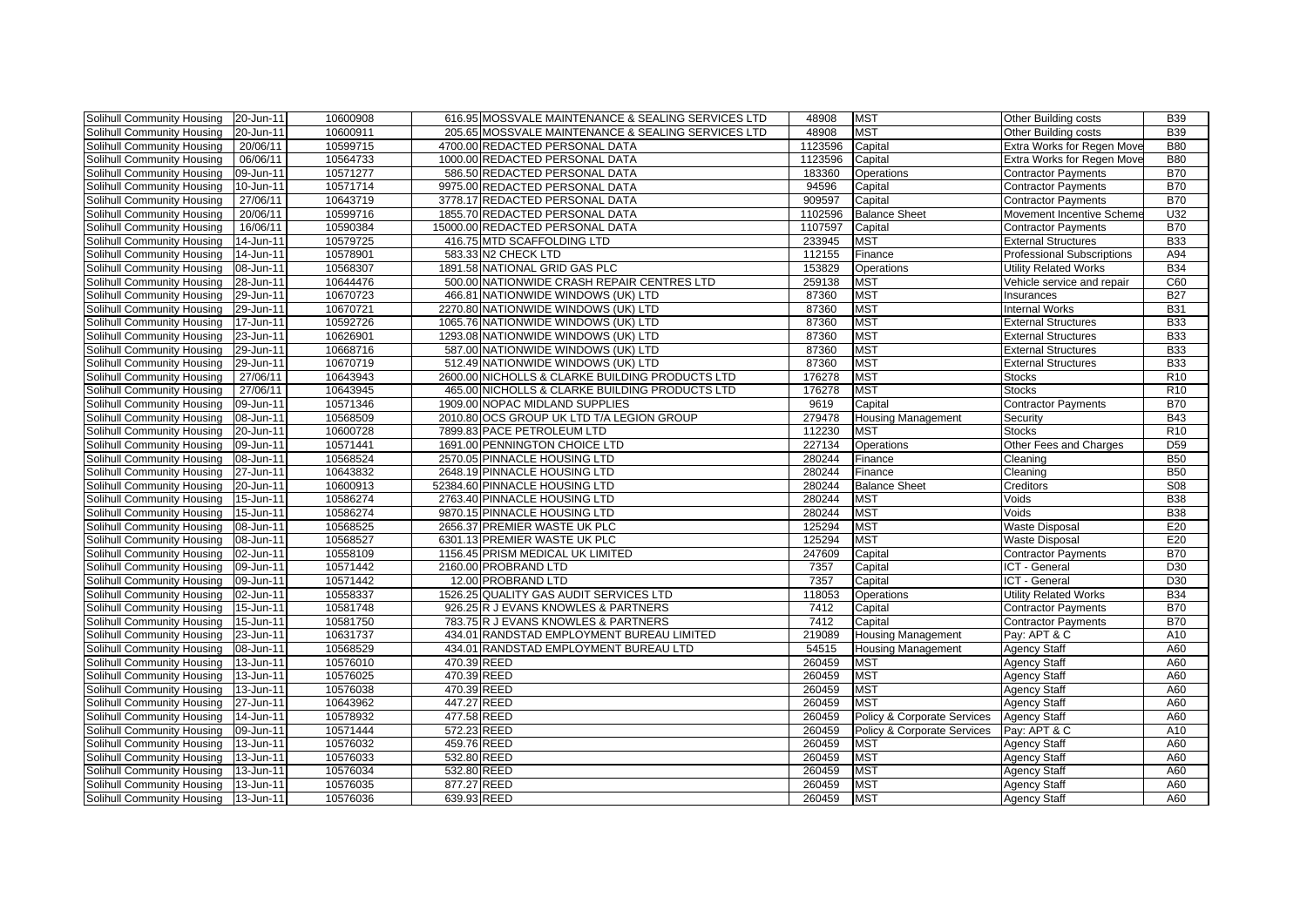| Solihull Community Housing        | 13-Jun-11 | 10576039 | 493.07 REED  |                                            | 260459 | <b>MST</b>                             | <b>Agency Staff</b>             | A60             |
|-----------------------------------|-----------|----------|--------------|--------------------------------------------|--------|----------------------------------------|---------------------------------|-----------------|
| Solihull Community Housing        | 13-Jun-11 | 10576041 | 532.80 REED  |                                            | 260459 | <b>MST</b>                             | Agency Staff                    | A60             |
| Solihull Community Housing        | 13-Jun-11 | 10576043 | 532.80 REED  |                                            | 260459 | <b>MST</b>                             | <b>Agency Staff</b>             | A60             |
| Solihull Community Housing        | 13-Jun-11 | 10576047 | 454.30 REED  |                                            | 260459 | <b>MST</b>                             | <b>Agency Staff</b>             | A60             |
| Solihull Community Housing        | 13-Jun-11 | 10576051 | 454.30 REED  |                                            | 260459 | <b>MST</b>                             | <b>Agency Staff</b>             | A60             |
| Solihull Community Housing        | 13-Jun-11 | 10576053 | 628.37 REED  |                                            | 260459 | <b>MST</b>                             | Agency Staff                    | A60             |
| Solihull Community Housing        | 27-Jun-11 | 10643941 | 424.80 REED  |                                            | 260459 | <b>MST</b>                             | Agency Staff                    | A60             |
| Solihull Community Housing        | 27-Jun-11 | 10643944 | 424.80 REED  |                                            | 260459 | <b>MST</b>                             | <b>Agency Staff</b>             | A60             |
| Solihull Community Housing        | 27-Jun-11 | 10643950 | 687.59 REED  |                                            | 260459 | <b>MST</b>                             | Agency Staff                    | A60             |
| Solihull Community Housing        | 27-Jun-11 | 10643954 | 535.85 REED  |                                            | 260459 | <b>MST</b>                             | <b>Agency Staff</b>             | A60             |
| <b>Solihull Community Housing</b> | 27-Jun-11 | 10643957 | 454.30 REED  |                                            | 260459 | <b>MST</b>                             | <b>Agency Staff</b>             | A60             |
| Solihull Community Housing        | 27-Jun-11 | 10643959 | 454.30 REED  |                                            | 260459 | <b>MST</b>                             | <b>Agency Staff</b>             | A60             |
| Solihull Community Housing        | 27-Jun-11 | 10643965 | 647.64 REED  |                                            | 260459 | <b>MST</b>                             | Agency Staff                    | A60             |
| Solihull Community Housing        | 27-Jun-11 | 10643970 | 532.80 REED  |                                            | 260459 | <b>MST</b>                             | Agency Staff                    | A60             |
| Solihull Community Housing        | 27-Jun-11 | 10643972 | 532.80 REED  |                                            | 260459 | <b>MST</b>                             | Agency Staff                    | A60             |
| Solihull Community Housing        | 27-Jun-11 | 10643974 | 877.27 REED  |                                            | 260459 | <b>MST</b>                             | Agency Staff                    | A60             |
| Solihull Community Housing        | 14-Jun-11 | 10579366 | 1252.22 REED |                                            | 260459 | Policy & Corporate Services            | <b>Agency Staff</b>             | A60             |
| Solihull Community Housing        | 10/06/11  | 10571559 |              | 750.00 RESIDENTIAL LETTINGS                | 945596 | Central Administration                 | <b>Officer Expenses</b>         | D60             |
| Solihull Community Housing        | 07-Jun-11 | 10565173 |              | 941.12 SEVERN TRENT WATER                  | 22561  | Policy & Corporate Services            | Water                           | <b>B12</b>      |
| Solihull Community Housing        | 02-Jun-11 | 10558137 |              | 804.56 SEVERN TRENT WATER LTD              | 7745   | Finance                                | Water                           | <b>B12</b>      |
| Solihull Community Housing        | 10/06/11  | 10571452 |              | 476.67 SHB HIRE LTD                        | 285803 | Policy & Corporate Services            | Vehicle Hire                    | C <sub>30</sub> |
| Solihull Community Housing        | 10/06/11  | 10571453 |              | 476.67 SHB HIRE LTD                        | 285803 | <b>Policy &amp; Corporate Services</b> | Vehicle Hire                    | C30             |
| Solihull Community Housing        | 10/06/11  | 10571454 |              | 476.67 SHB HIRE LTD                        | 285803 | Policy & Corporate Services            | Vehicle Hire                    | C <sub>30</sub> |
| Solihull Community Housing        | 08-Jun-11 | 10568371 |              | 365.51 SIMTR CONFERENCE CENTRE             | 223065 | Policy & Corporate Services            | Training                        | A80             |
| Solihull Community Housing        | 08-Jun-11 | 10568371 |              | 280.29 SIMTR CONFERENCE CENTRE             | 223065 | Policy & Corporate Services            | Training                        | A80             |
| Solihull Community Housing        | 15-Jun-11 | 10586532 |              | 782.00 SITEXORBIS                          | 234075 | Capital                                | Extra Works for Regen Move      | <b>B80</b>      |
| Solihull Community Housing        | 01-Jun-11 | 10553270 |              | 623.00 SITEXORBIS                          | 234075 | <b>MST</b>                             | <b>Internal Works</b>           | <b>B31</b>      |
| Solihull Community Housing        | 02-Jun-11 | 10558905 |              | 623.00 SITEXORBIS                          | 234075 | <b>MST</b>                             | <b>Internal Works</b>           | <b>B31</b>      |
| Solihull Community Housing        | 15-Jun-11 | 10581781 |              | 623.00 SITEXORBIS                          | 234075 | <b>MST</b>                             | <b>Internal Works</b>           | <b>B31</b>      |
| Solihull Community Housing        | 15/06/11  | 10581782 |              | 623.00 SITEXORBIS                          | 234075 | <b>MST</b>                             | <b>Internal Works</b>           | <b>B31</b>      |
| Solihull Community Housing        | 15/06/11  | 10581783 |              | 623.00 SITEXORBIS                          | 234075 | <b>MST</b>                             | <b>Internal Works</b>           | <b>B31</b>      |
| Solihull Community Housing        | 20-Jun-11 | 10599730 |              | 604.91 SOLIHULL MBC                        | 80026  | Capital                                | Extra Works for Regen Move      | <b>B80</b>      |
| Solihull Community Housing        | 20-Jun-11 | 10599802 |              | 1799.04 SOLIHULL MBC                       | 80026  | Capital                                | Extra Works for Regen Move      | <b>B80</b>      |
| Solihull Community Housing        | 06-Jun-11 | 10564739 |              | 608.93 SOLIHULL MBC                        | 80026  | <b>Balance Sheet</b>                   | Movement Incentive Scheme       | U32             |
| Solihull Community Housing        | 08-Jun-11 | 10568349 |              | 4000.00 SOLIHULL MBC                       | 80026  | <b>Housing Management</b>              | <b>Grants and Subscriptions</b> | D92             |
| Solihull Community Housing        | 14-Jun-11 | 10578759 |              | 617.07 SOLIHULL MBC                        | 69188  | <b>Housing Management</b>              | Council Tax                     | <b>B21</b>      |
| Solihull Community Housing        | 29-Jun-11 | 10665715 |              | 639.28 SOLIHULL MBC                        | 69188  | <b>Housing Management</b>              | <b>Council Tax</b>              | <b>B21</b>      |
| Solihull Community Housing        | 02-Jun-11 | 10558342 |              | 15298.09 SOLIHULL MBC                      | 9466   | <b>Balance Sheet</b>                   | Creditor: Solihull MBC          | <b>S09</b>      |
| Solihull Community Housing        | 02-Jun-11 | 10558342 |              | 1075.00 SOLIHULL MBC                       | 9466   | <b>Balance Sheet</b>                   | Creditor: Solihull MBC          | S <sub>09</sub> |
| Solihull Community Housing        | 06-Jun-11 | 10564932 |              | 20891.21 SOLIHULL MBC                      | 9466   | <b>Balance Sheet</b>                   | Creditor: Solihull MBC          | S09             |
| <b>Solihull Community Housing</b> | 06-Jun-11 | 10564932 |              | 60.00 SOLIHULL MBC                         | 9466   | <b>Balance Sheet</b>                   | Creditor: Solihull MBC          | S <sub>09</sub> |
| Solihull Community Housing        | 06-Jun-11 | 10564932 |              | 603.01 SOLIHULL MBC                        | 9466   | <b>Balance Sheet</b>                   | Creditor: Solihull MBC          | S <sub>09</sub> |
| Solihull Community Housing        | 15-Jun-11 | 10586315 |              | 3761.73 SOUTHERN ELECTRIC PLC              | 76903  | <b>Balance Sheet</b>                   | Creditors                       | S <sub>08</sub> |
| Solihull Community Housing        | 15-Jun-11 | 10586315 |              | 351.80 SOUTHERN ELECTRIC PLC               | 76903  | <b>Balance Sheet</b>                   | Creditors                       | <b>S08</b>      |
| Solihull Community Housing        | 15-Jun-11 | 10586315 |              | 6148.76 SOUTHERN ELECTRIC PLC              | 76903  | <b>Balance Sheet</b>                   | Creditors                       | <b>S08</b>      |
| Solihull Community Housing        | 15-Jun-11 | 10586315 |              | 18970.50 SOUTHERN ELECTRIC PLC             | 76903  | <b>Balance Sheet</b>                   | Creditors                       | <b>S08</b>      |
| Solihull Community Housing        | 08-Jun-11 | 10568219 |              | 1409.56 SUPERIOR PLUMBING INSTALLATION LTD | 8091   | <b>MST</b>                             | <b>Internal Works</b>           | <b>B31</b>      |
| Solihull Community Housing        | 08-Jun-11 | 10568220 |              | 2778.53 SUPERIOR PLUMBING INSTALLATION LTD | 8091   | <b>MST</b>                             | <b>Internal Works</b>           | <b>B31</b>      |
|                                   |           |          |              |                                            |        |                                        |                                 |                 |
| Solihull Community Housing        | 08-Jun-11 | 10568221 |              | 1584.66 SUPERIOR PLUMBING INSTALLATION LTD | 8091   | <b>MST</b>                             | <b>Internal Works</b>           | <b>B31</b>      |
| Solihull Community Housing        | 08-Jun-11 | 10568222 |              | 1920.18 SUPERIOR PLUMBING INSTALLATION LTD | 8091   | <b>MST</b>                             | <b>Internal Works</b>           | <b>B31</b>      |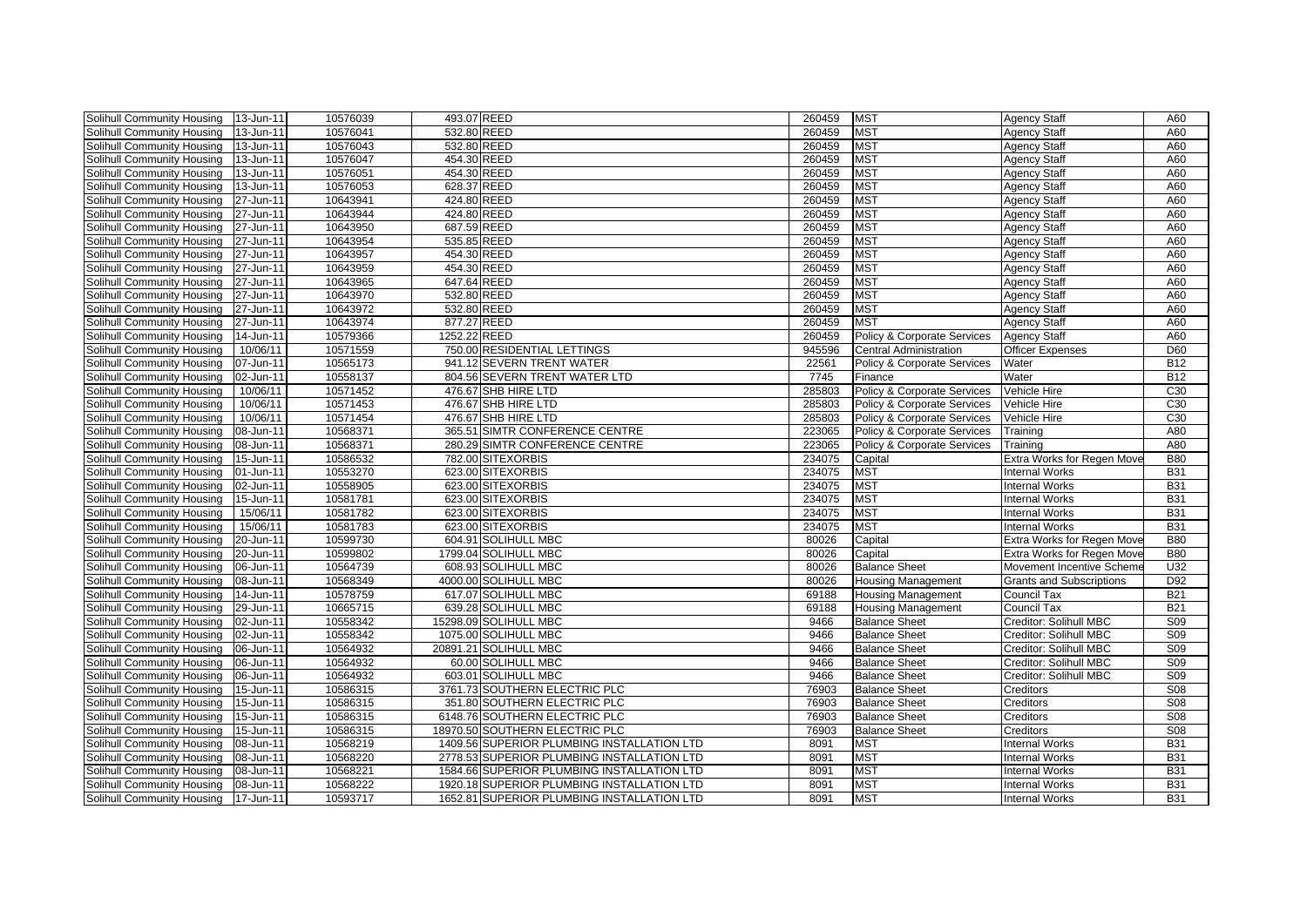| Solihull Community Housing | 17-Jun-11 | 10593718 | 1638.14 SUPERIOR PLUMBING INSTALLATION LTD  | 8091   | <b>MST</b>        | <b>Internal Works</b>        | <b>B31</b>      |
|----------------------------|-----------|----------|---------------------------------------------|--------|-------------------|------------------------------|-----------------|
| Solihull Community Housing | 17-Jun-11 | 10592721 | 2138.27 SUPERIOR PLUMBING INSTALLATION LTD  | 8091   | <b>MST</b>        | <b>Internal Works</b>        | <b>B31</b>      |
| Solihull Community Housing | 17-Jun-11 | 10592722 | 1637.09 SUPERIOR PLUMBING INSTALLATION LTD  | 8091   | <b>MST</b>        | <b>Internal Works</b>        | <b>B31</b>      |
| Solihull Community Housing | 17-Jun-11 | 10592723 | 1652.81 SUPERIOR PLUMBING INSTALLATION LTD  | 8091   | <b>MST</b>        | <b>Internal Works</b>        | <b>B31</b>      |
| Solihull Community Housing | 15-Jun-11 | 10586280 | 684.67 SUPERIOR PLUMBING INSTALLATION LTD   | 8091   | <b>Operations</b> | <b>Utility Related Works</b> | <b>B34</b>      |
| Solihull Community Housing | 15-Jun-11 | 10586282 | 1692.80 SUPERIOR PLUMBING INSTALLATION LTD  | 8091   | Operations        | <b>Utility Related Works</b> | <b>B34</b>      |
| Solihull Community Housing | 23-Jun-11 | 10629953 | 1745.70 SUPERIOR PLUMBING INSTALLATION LTD  | 8091   | <b>Operations</b> | <b>Utility Related Works</b> | <b>B34</b>      |
| Solihull Community Housing | 28-Jun-11 | 10644501 | 10180.73 SUPERIOR PLUMBING INSTALLATION LTD | 8091   | Operations        | <b>Utility Related Works</b> | <b>B34</b>      |
| Solihull Community Housing | 28-Jun-11 | 10644504 | 1983.75 SUPERIOR PLUMBING INSTALLATION LTD  | 8091   | Operations        | <b>Utility Related Works</b> | <b>B34</b>      |
| Solihull Community Housing | 01-Jun-11 | 10553318 | 1980.99 SUPERIOR PLUMBING INSTALLATION LTD  | 8091   | Operations        | <b>Utility Related Works</b> | <b>B34</b>      |
| Solihull Community Housing | 13-Jun-11 | 10576073 | 43636.72 SUPERIOR PLUMBING INSTALLATION LTD | 8091   | Operations        | <b>Utility Related Works</b> | <b>B34</b>      |
| Solihull Community Housing | 15-Jun-11 | 10586544 | 1622.87 SUPERIOR PLUMBING INSTALLATION LTD  | 8091   | Operations        | <b>Utility Related Works</b> | <b>B34</b>      |
| Solihull Community Housing | 28-Jun-11 | 10644495 | 1318.70 SUPERIOR PLUMBING INSTALLATION LTD  | 8091   | <b>MST</b>        | <b>Materials</b>             | D <sub>13</sub> |
| Solihull Community Housing | 28-Jun-11 | 10644500 | 1375.40 SUPERIOR PLUMBING INSTALLATION LTD  | 8091   | <b>MST</b>        | <b>Materials</b>             | D <sub>13</sub> |
| Solihull Community Housing | 01-Jun-11 | 10553319 | 3012.80 SUPERIOR PLUMBING INSTALLATION LTD  | 8091   | Capital           | <b>Contractor Payments</b>   | <b>B70</b>      |
| Solihull Community Housing | 01-Jun-11 | 10553321 | 1288.98 SUPERIOR PLUMBING INSTALLATION LTD  | 8091   | Capital           | <b>Contractor Payments</b>   | <b>B70</b>      |
| Solihull Community Housing | 16-Jun-11 | 10590715 | 3222.50 SUPERIOR PLUMBING INSTALLATION LTD  | 8091   | Capital           | <b>Contractor Payments</b>   | <b>B70</b>      |
| Solihull Community Housing | 16-Jun-11 | 10590716 | 1871.36 SUPERIOR PLUMBING INSTALLATION LTD  | 8091   | Capital           | <b>Contractor Payments</b>   | <b>B70</b>      |
| Solihull Community Housing | 16-Jun-11 | 10590717 | 1584.66 SUPERIOR PLUMBING INSTALLATION LTD  | 8091   | Capital           | <b>Contractor Payments</b>   | <b>B70</b>      |
| Solihull Community Housing | 16-Jun-11 | 10590718 | 2314.88 SUPERIOR PLUMBING INSTALLATION LTD  | 8091   | Capital           | <b>Contractor Payments</b>   | <b>B70</b>      |
| Solihull Community Housing | 16-Jun-11 | 10590719 | 1871.36 SUPERIOR PLUMBING INSTALLATION LTD  | 8091   | Capital           | <b>Contractor Payments</b>   | <b>B70</b>      |
| Solihull Community Housing | 08-Jun-11 | 10568291 | 485.19 SYMPHONY                             | 199561 | <b>MST</b>        | Stocks                       | R <sub>10</sub> |
| Solihull Community Housing | 08-Jun-11 | 10568292 | 458.56 SYMPHONY                             | 199561 | <b>MST</b>        | <b>Stocks</b>                | R <sub>10</sub> |
| Solihull Community Housing | 08-Jun-11 | 10568294 | 502.17 SYMPHONY                             | 199561 | <b>MST</b>        | <b>Stocks</b>                | R <sub>10</sub> |
| Solihull Community Housing | 08-Jun-11 | 10568296 | 593.39 SYMPHONY                             | 199561 | <b>MST</b>        | Stocks                       | R <sub>10</sub> |
| Solihull Community Housing | 08-Jun-11 | 10568300 | 2010.84 SYMPHONY                            | 199561 | <b>MST</b>        | <b>Stocks</b>                | R <sub>10</sub> |
| Solihull Community Housing | 15-Jun-11 | 10581803 | 526.24 SYMPHONY                             | 199561 | <b>MST</b>        | <b>Stocks</b>                | R10             |
| Solihull Community Housing | 15-Jun-11 | 10581804 | 535.19 SYMPHONY                             | 199561 | <b>MST</b>        | <b>Stocks</b>                | R <sub>10</sub> |
| Solihull Community Housing | 15-Jun-11 | 10581809 | 422.64 SYMPHONY                             | 199561 | <b>MST</b>        | <b>Stocks</b>                | R <sub>10</sub> |
| Solihull Community Housing | 15-Jun-11 | 10581810 | 442.12 SYMPHONY                             | 199561 | <b>MST</b>        | <b>Stocks</b>                | R10             |
| Solihull Community Housing | 15-Jun-11 | 10581813 | 436.03 SYMPHONY                             | 199561 | <b>MST</b>        | <b>Stocks</b>                | R <sub>10</sub> |
| Solihull Community Housing | 27-Jun-11 | 10643969 | 2122.68 SYMPHONY                            | 199561 | <b>MST</b>        | <b>Stocks</b>                | R <sub>10</sub> |
| Solihull Community Housing | 27-Jun-11 | 10643971 | 430.37 SYMPHONY                             | 199561 | <b>MST</b>        | <b>Stocks</b>                | R <sub>10</sub> |
| Solihull Community Housing | 07-Jun-11 | 10565605 | 862.58 THE BECK CO LTD                      | 8207   | <b>MST</b>        | <b>Stocks</b>                | R <sub>10</sub> |
| Solihull Community Housing | 07-Jun-11 | 10565606 | 1197.50 THE BECK CO LTD                     | 8207   | <b>MST</b>        | <b>Stocks</b>                | R <sub>10</sub> |
| Solihull Community Housing | 07-Jun-11 | 10565608 | 450.70 THE BECK CO LTD                      | 8207   | <b>MST</b>        | Stocks                       | R <sub>10</sub> |
| Solihull Community Housing | 08-Jun-11 | 10568273 | 2617.45 THE BECK CO LTD                     | 8207   | <b>MST</b>        | <b>Stocks</b>                | R <sub>10</sub> |
| Solihull Community Housing | 14-Jun-11 | 10578870 | 658.40 THE BECK CO LTD                      | 8207   | <b>MST</b>        | Stocks                       | R <sub>10</sub> |
| Solihull Community Housing | 20-Jun-11 | 10599721 | 584.40 THE BECK CO LTD                      | 8207   | <b>MST</b>        | <b>Stocks</b>                | R <sub>10</sub> |
| Solihull Community Housing | 20-Jun-11 | 10599722 | 1376.13 THE BECK CO LTD                     | 8207   | <b>MST</b>        | <b>Stocks</b>                | R <sub>10</sub> |
| Solihull Community Housing | 20-Jun-11 | 10599732 | 1197.50 THE BECK CO LTD                     | 8207   | <b>MST</b>        | <b>Stocks</b>                | R <sub>10</sub> |
| Solihull Community Housing | 27-Jun-11 | 10643779 | 727.14 THE BECK CO LTD                      | 8207   | <b>MST</b>        | <b>Stocks</b>                | R <sub>10</sub> |
| Solihull Community Housing | 27-Jun-11 | 10643781 | 713.05 THE BECK CO LTD                      | 8207   | <b>MST</b>        | <b>Stocks</b>                | R10             |
| Solihull Community Housing | 27-Jun-11 | 10643783 | 1197.50 THE BECK CO LTD                     | 8207   | <b>MST</b>        | <b>Stocks</b>                | R <sub>10</sub> |
| Solihull Community Housing | 07-Jun-11 | 10565243 | 5233.75 THE KNIGHT PARTNERSHIP              | 213344 | Finance           | <b>Agency Staff</b>          | A60             |
| Solihull Community Housing | 02-Jun-11 | 10558345 | 669.94 TNT POST MIDLANDS LTD                | 251183 | Finance           | Postages                     | D <sub>21</sub> |
| Solihull Community Housing | 02-Jun-11 | 10558347 | 558.40 TNT POST MIDLANDS LTD                | 251183 | Finance           | Postages                     | D <sub>21</sub> |
| Solihull Community Housing | 02/06/11  | 10558916 | 1267.57 TYRER BUILDING CONTRACTORS          | 104269 | <b>MST</b>        | <b>Internal Works</b>        | <b>B31</b>      |
| Solihull Community Housing | 23-Jun-11 | 10629950 | 565.07 W B POWER SERVICES LTD               | 200505 | Operations        | <b>Utility Related Works</b> | <b>B34</b>      |
| Solihull Community Housing | 08-Jun-11 | 10568537 | 13837.00 WATERLOO HOUSING ASSOCIATION       | 37940  | Finance           | Marketing                    | D83             |
| Solihull Community Housing | 09-Jun-11 | 10571347 | 3618.99 WESTRIDGE CONSTRUCTION              | 8653   | Capital           | <b>Contractor Payments</b>   | <b>B70</b>      |